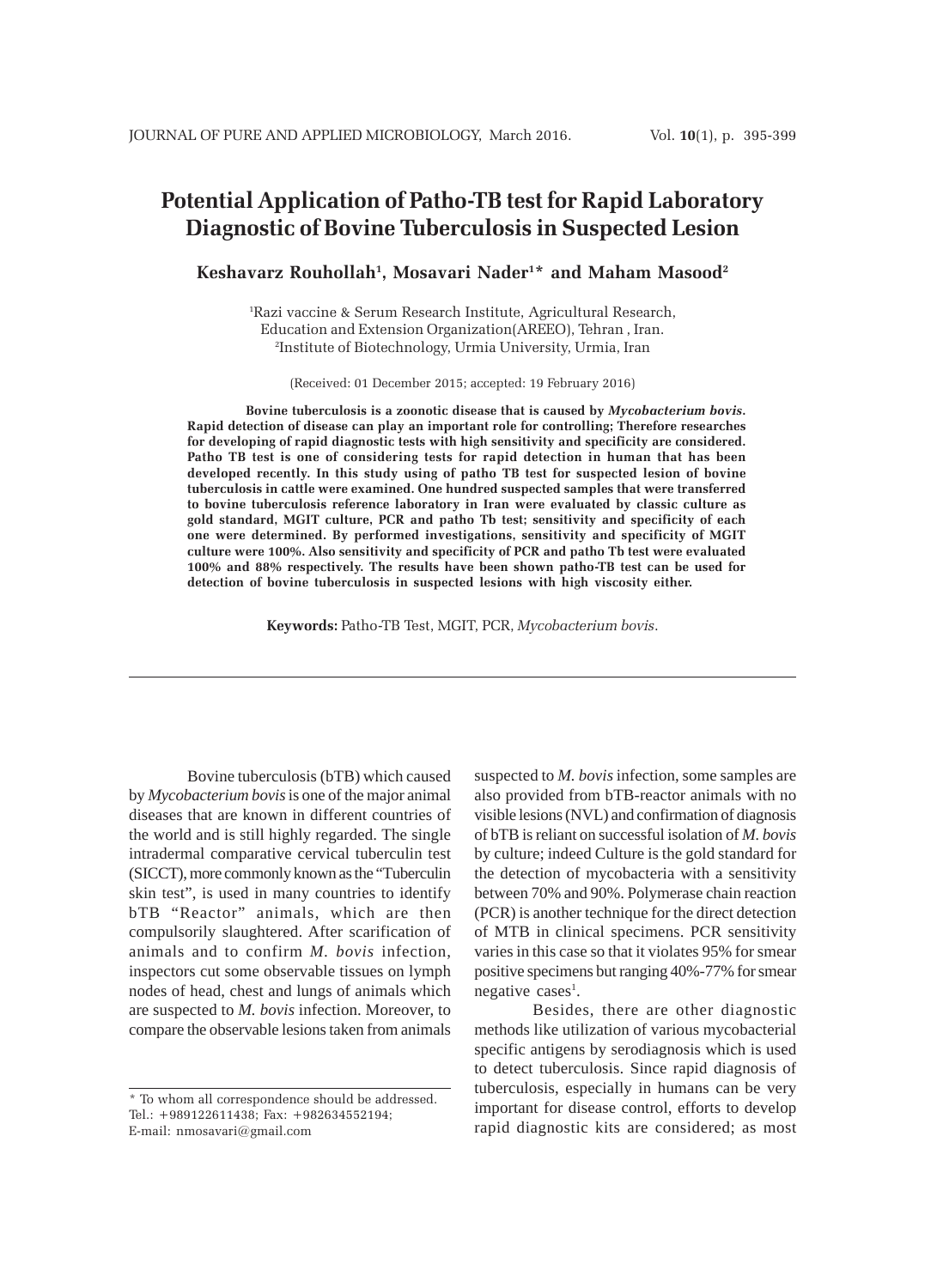recently Patho- TB Test has been designed in humans.

Patho-TB test (Anda-RT mycobacteria Patho-TB;ANDA biologicals, Strasbourg, France) is a direct observational method which can detect bacilli retained on a filter with antibodies directed against them. The antibodies should be purified to have an appropriate efficacy against TB bacilli especially 35, 65 and 85 kDa mycobacterial antigens. In the following, these antibodies are made to react with a gold conjugate. The presence of bacilli is evidenced by the appearance of a central red-pink color on the filter. In this study, the application of the Patho-TB test for the diagnosis of bovine tuberculosis in the suspected lesions was assessed and compared with classic culture, Mycobacteria Growth Indicator Tube culture (MGIT) and PCR as conventional bacteriologic techniques<sup>2,3,4</sup>.

# **MATERIALS AND METHODS**

#### **Collecting samples**

One hundred samples of animal lesion suspected to Bovine tuberculosis which were sending from the General Administration of Veterinary Organization of Iran to Razi Vaccine and Serum Research Institute bovine tuberculosis reference laboratory were considered as target samples in the years 2004 and 2006 and to better evaluation they were classified in four groups of positive and negative tuberculin with visible and invisible lesions and were stored at -20°C.

# **II: Culture & Bacteria Isolation**

There are important points that should be considered for collecting and maintaining samples; one of them is using sterile equipments. Pooling, grinding and homogenizing of each sample were done with applying sand in a mortar. The specimens were decontaminated using Petrof method; briefly by adding 20 ml NaOH 1M in a mortar and waiting for 15 minutes then about 5ml supernatant was neutralized in a universal tube containing hydrochloric acid and the provided mixture was centrifuged at 3500 rpm for 15min<sup>5</sup>. Supernatant was discarded and a suspension was provided from obtained plette and this suspension was used for cultures of classic and MGIT and also for PCR and patho Tb test.

Culturing the obtained suspension was done in slant of Lowenstein– Jensen (LJ) medium

complemented with glycerol (LJG) and one more slant complemented with pyruvate (LJP) and incubated for eight weeks at 37 °C.

For preparing the MGIT culture tubes (Becton Dickinson, Maryland, USA), a vial of 15 mL OADC enrichment (oleic acid, albumin, dextrose and catalase) was well-mixed with a vial of PANT antibiotics (polymixin B, amphotericin B, nalidixic acid, trimethoprim, azlocillin) before culturing and 0.8 ml was added to each MGIT culture medium by an insulin syringe. At the end, 200 Micro liter of previous suspension was added to MGIT culture and was evaluated during 2 weeks<sup>6,7</sup>.

#### **DNA extraction and PCR test**

For DNA extraction, Vansoolingen et al method was applied and Forward16SrRNA and 16SrRNA-Reverse primers and INS1 and INS2 primers (according to standard procedures) were used respectively in order to identify the Mycobacterium family by observing a band with the weight of 543bp and *Mycobacterium tuberculosis* Complex by observing a band with 245bp8 .

# **The characteristics of the reaction are as follow**

Denaturation at temperature of 94°C for three minutes along with 25 cycles at temperature of 94°C as long as 60 s, 65 °C for 1 minute, 72 °C for 1 minute and the ultimate extention at temperature of 72 °C for 4 minutes.

# **Patho- TB test**

Patho-TB test was done concurrent with MGIT Culture and Classic culture. This test was carried out in accordance with the manufacturer's instructions. The suspension which used for previous was boiled for 5 minutes and 100 micro liter was transferred to filtering cartridge. Once the sample absorbed, the prefilter was washed. Then, the prefilter is discarded and the filter washed. In this experiment, it was found that the presence of bovine TB bacilli leads to immobilization of sample available on the filter.

Then rabbit immunoglobulin G (IgG) antibodies that react with all *mycobacterium tuberculosis* antigens was added, creates the formation of antigen-antibody complex which were revealed in the last step by addition of a gold conjugate. Once more, red–pink color at the central part of the filter acts as a good indicator to evidence the test positivity.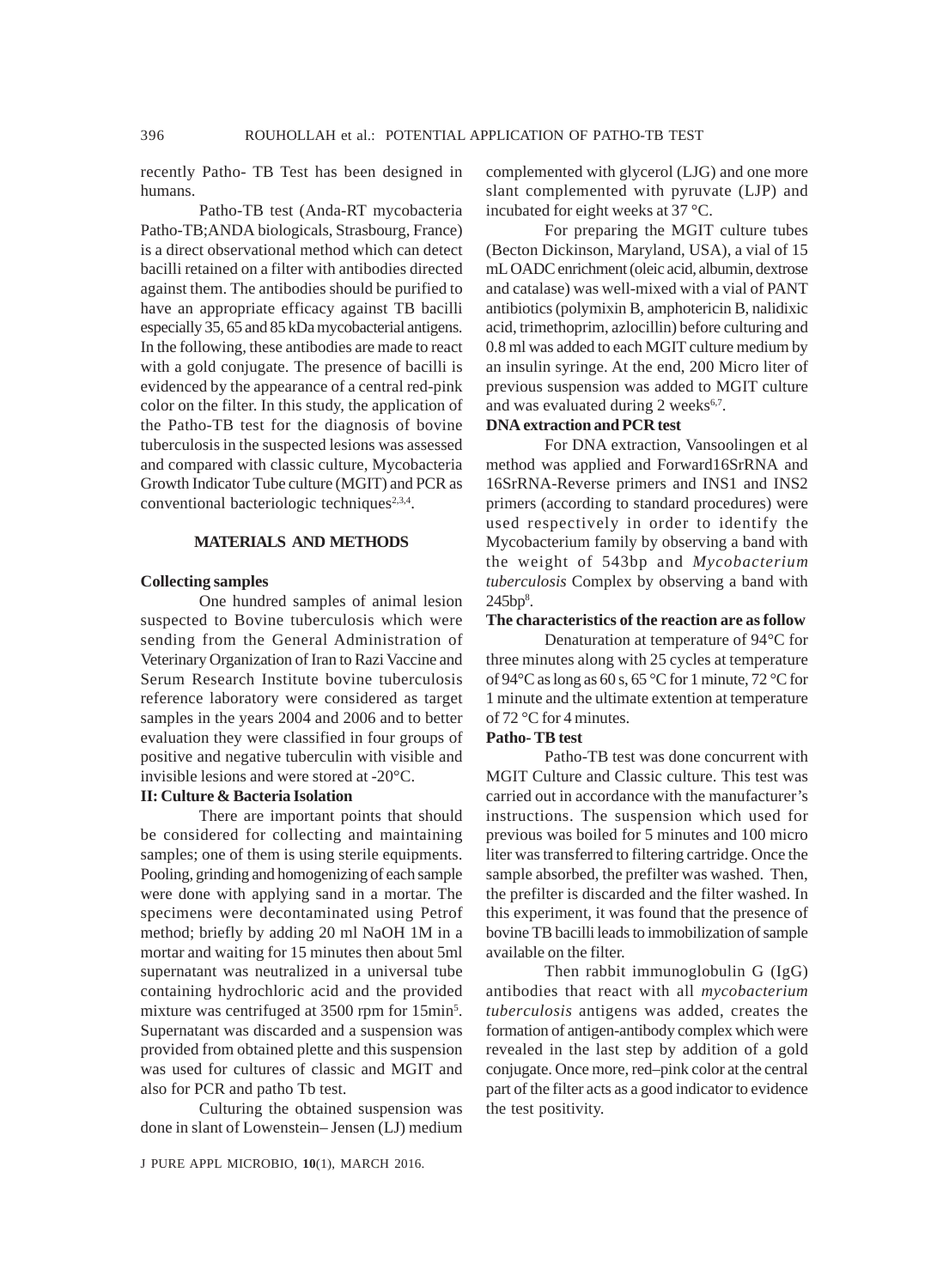#### **Statistical analysis**

Investigation of Sensitivity and Specificity by formula "Sensitivity= true positives/ (true positive + false negative)" and "Specificity=true negatives/(true negative + false positives)" was determined. Classic culture was used as the "gold standard".

#### **RESULTS**

In categorization of samples, 15 samples of positive tuberculin cows with visible lesions (Group I), 50 samples of positive tuberculin cows with invisible lesions (Group II), 4 samples from negative tuberculin cows with visible lesions (Group III) and 31 samples of negative tuberculin cows with invisible lesions (Group IV) were determined. In the first group all 15 samples were evaluated positive in classical culture, MGIT, 16sRNA-PCR, IS6110-PCR and rapid diagnostic Patho TB test(Table 1).

In the second group, 42 same samples in classical culture, MGIT, PCR16srNA, IS6110-PCRs and patho Tb test were evaluated positive, and 8 same samples were evaluated positive in assessing PCR16srNA, IS6110-PCRs and in patho TB test that did not correspond with classical culture and MGIT cultures. In the third group, all 4 samples were evaluated positive after assessing tests and in the fourth group all samples were identified negative in all four tests. With regard to the classical culture as the gold standard, the sensitivity and specificity of MGIT culture of both of them was calculated as 100 and the sensitivity and specificity of 16sRNA, IS6110-PCRs and patho Tb test of both was estimated at 88 and 100 respectively(Table 2).

#### **DISCUSSION**

Trying to design cheap and quick methods of diagnostic tuberculosis has always been considered by the World Health Organization (WHO) and World Organization for Animal Health (OIE). In fact, the rapid detection of pathogenic Mycobacteria can play a very important role in reducing the spread of disease in humans and also for evaluating tuberculin test and judging on other livestock of herd(9), for example, the experience of using MGIT culture media during 2000-2009 has caused a 20% reduction of disease in humans<sup>10</sup>. The sensitivity and specificity of diagnostic

|                          | Group 1 | Group 2 | Group 3 | Group 4 | Total |
|--------------------------|---------|---------|---------|---------|-------|
| Number of Samples        |         | 50      |         | 31      | 100   |
| Positive Classic Culture | 15      | 42      |         |         | 61    |
| Negative Classic Culure  |         |         |         | 31      | 39    |
| Positive MGIT Culture    | 15      | 42      |         |         | 61    |
| Negative MGIT Culture    |         |         |         | 31      | 39    |
| Positive PCR             | 15      | 45      |         |         | 69    |
| Negative PCR             |         |         |         | 31      | 31    |
| Positive Patho-TB test   |         | 45      |         |         | 69    |
| Negative Patho-TB test   |         |         |         | 31      | 31    |

Table 1. The results of MGIT culture, PCR, Patho-TB test with classic culture in four groups

**Table 2.** Correlation between results of patho-TB test and classic culture

| Patho                | No of cattle $(n=100)$               |                                      |  |  |
|----------------------|--------------------------------------|--------------------------------------|--|--|
| <b>TB-test</b>       | Positive classic<br>Culture $(n=61)$ | Negative Classic<br>Culture $(n=39)$ |  |  |
| Positive<br>Negative | 61                                   | x<br>31                              |  |  |

methods is calculated with regard to the classical culture as the gold standard and despite grouping was based on the tuberculin test and observing or not observing visible lesions but tuberculin test was not examined in this study in terms of sensitivity and specificity. Regarding the MGIT culture, sensitivity and specificity was calculated as much as 100%. However, in other reports on clinical and non-clinical samples of Tuberculosis

J PURE APPL MICROBIO*,* **10**(1), MARCH 2016.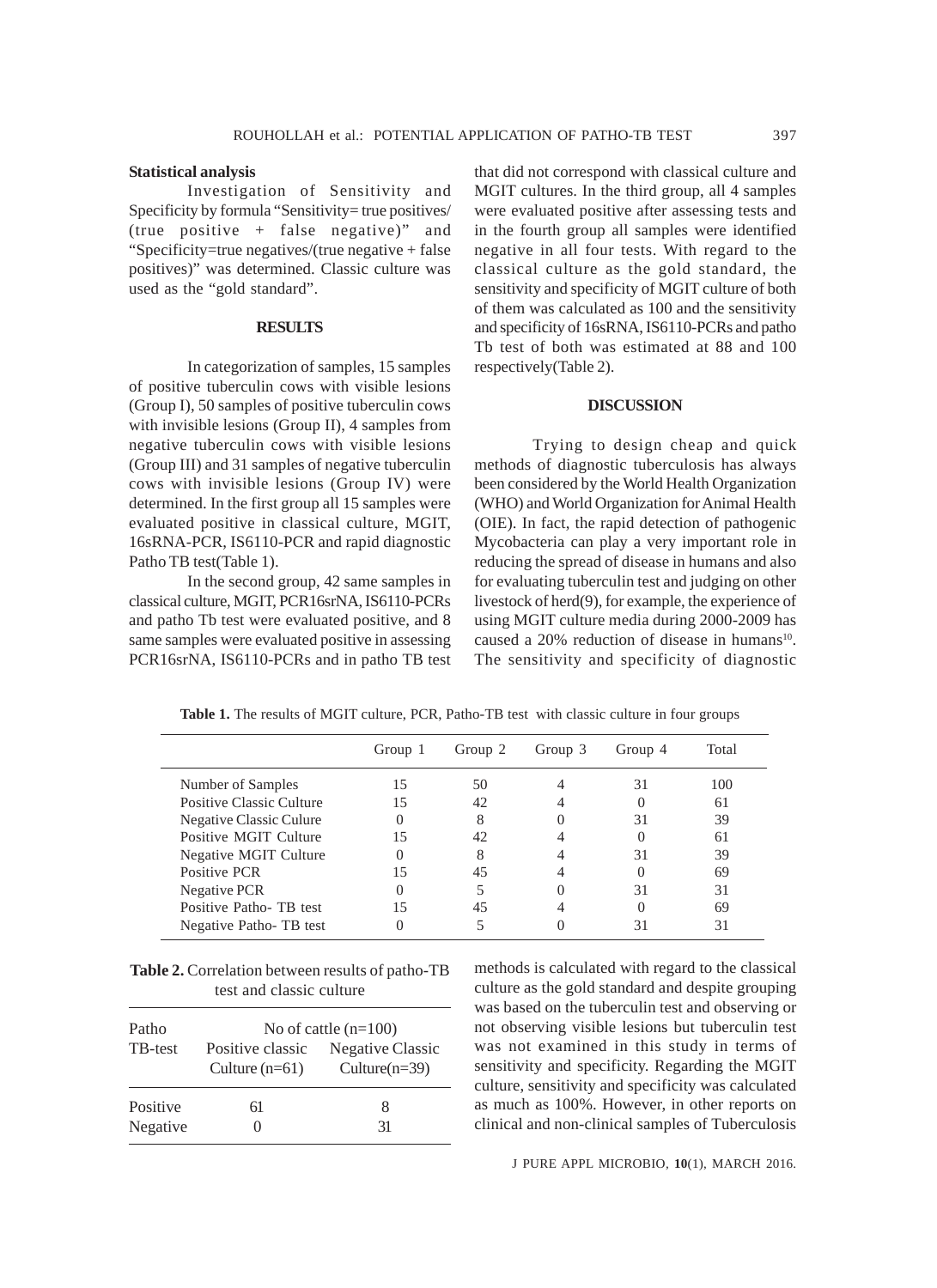illness, MGIT sensitivity than LJ environment for clinical and subclinical cases is 80 to 90 %for MGIT and 59 to 87  $&$  for the subclinical<sup>11,12</sup>. In this study, considering the type of sample that were suspicious lesions, such results are not far-fetched. The sensitivity and specificity obtained in PCR despite using Vansooligen method for DNA extraction that provides us with the greatest amount of DNA were assessed 90 and 74 percent respectively. This study aims at investigating Patho-TB kit for diagnosing Bovine TB and comparing it with culture examination and PCR in our research area. There are some features of the test that make it very suitable for this goal; rapidity and easiness to perform can be pointed out. Besides, it does not require any special equipment or proficiency and gives us the chance of researching on many samples in a short time $13,14$ . Patho-TB test is very important and efficient in diagnosing TB rapidly compared to microscopic examination of ZN-stained smears that takes much time in particular for low-loaded MT slides. Molecular methods such as polymerase chain reaction are complicated and expensive and need skillful experts.

In this study as Gold standard was classic culture, sensitivity and specificity could be problematic for a variety of reasons in classical culture:

- 1. Small numbers of mycobacteria in the selected tissue leading to false negative in classic culture.
- 2. Chemical decontamination particularly during the decontamination period can significantly kill viability of *M. bovis* and reduce living bacteria.

Some points are noteworthy in interpreting the results of patho TB test. Firstly, this test is designed to detect the disease in humans and the used samples like Sputum, CSF and gastric lavage have low viscosity.

But in the animal waste with high viscosity, boiling method mentioned for human subjects in Kit instruction did not have a good performance (results not shown) and the suspension obtained from grinding and decontamination in classical culture was used. In fact, this study is the first report to evaluate this kit for samples with high viscosity (such as suspicious tissue lesions) and introduces a new recipe for these samples.

J PURE APPL MICROBIO*,* **10**(1), MARCH 2016. Sensitivity and specificity of this test with considering the results of classical culture as the

gold standard was estimated as 88 % and 100 % and these numbers were estimated as 95 % and 100 % in other studies. A similar study in this regard for human tuberculosis indicated numbers 90 % and 100 % respectively<sup>2</sup>. The difference of the specificity obtained in this study can be due to the viscous properties of tissue samples compared with human samples and changes in the method of providing suspension or related to the problems of culture (low number and killing *Mycobacterium bovis* in the process of decontamination) which was noted before.

The sensitivity and specificity of Pato-TB test is perfectly matched with PCR sensitivity and specificity that with considering the high cost of PCR and requiring special laboratory facilities in versus to easy use and not requiring special laboratory facilities are considered in this test. The results show that this kit can be used with the modified instruction changed in this study for samples with high viscosity.

# **ACKNOWLEDGEMENTS**

The authors are thankful of Anda biological company of France for allow using patho TB test and also Rahe Shafagh company in Iran for transit the kit. Furthermore, we are thankful of Bovine Tuberculosis Reference Laboratory of Iran in Razi Serum and Vaccine Research Institute.

#### **REFERENCES**

- 1. American Thoracic Society, CDC, Infectious Diseases Society of America (2000) Diagnostic standards and classification of tuberculosis in adults and children. *Am J Respir Crit Care Med)* **161**(4 Pt 1):1376–1395.
- 2. Roya ,Al., Maliheh ,M., Ebrahim ,A., Hassan ,M. Patho-TB test for the rapid diagnosis of pulmonary tuberculosis. *J Res Med Sci,* 2009; **14**(5): 301–307.
- 3. Fabre,M., Gérôme,p., Maslin,J., Hervé,V., Vong, R., Carpentier, G., Soler, C., Évaluation du kit Patho-TBTM dans le cadre du diagnostic de la tuberculose Assessment of the Patho-TBTM kit for diagnosis of tuberculosis. *Pathologie Biologie,* 2007; **55**: 482–485.
- 4. Walid ,B.S., Imen,B.K., Manel, M., Asma, F., Samira ,G., Moncef,B., Jalel., Rapid detection of Mycobacterium tuberculosis in sputum by Patho-TB kit in comparison with direct